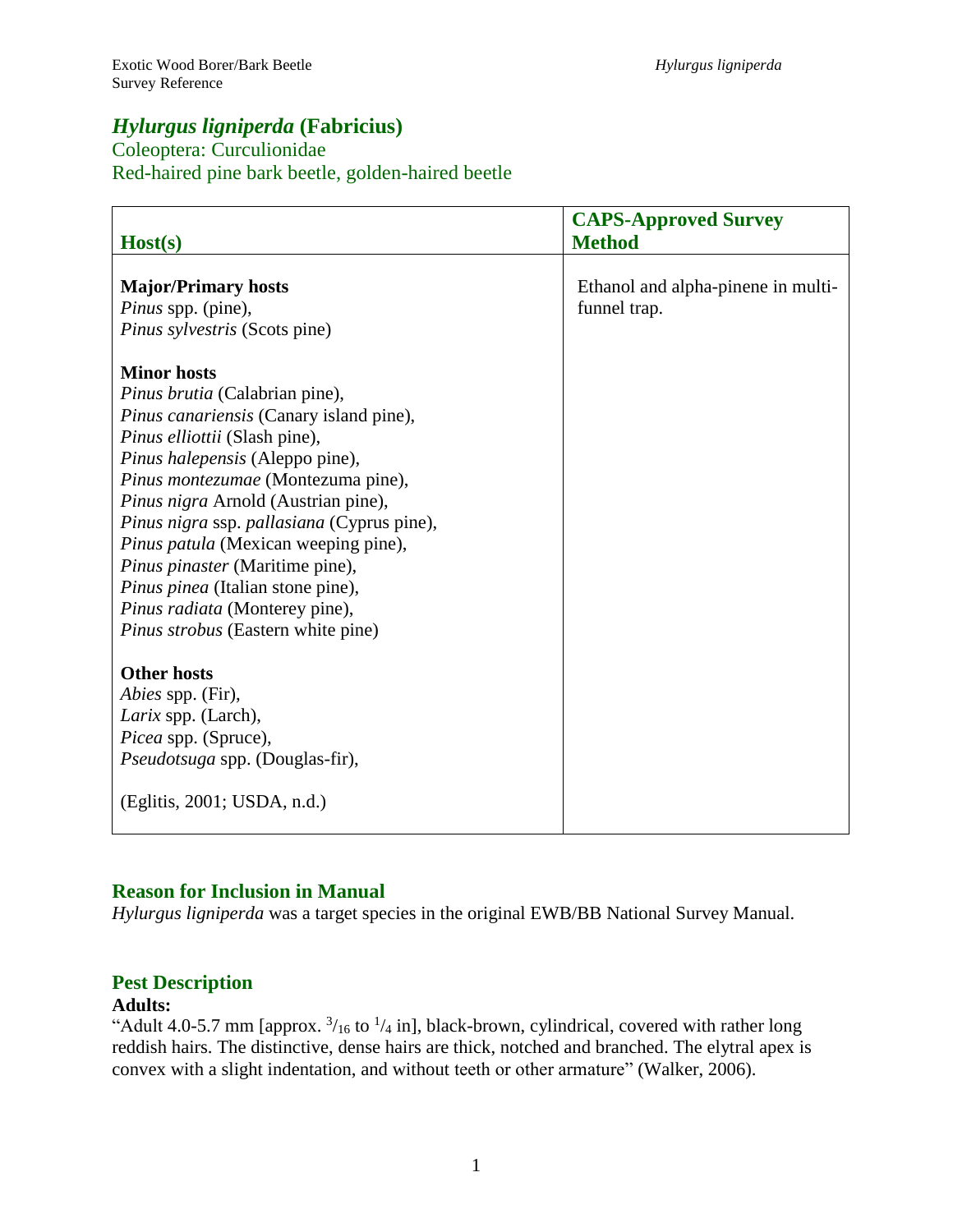



*H. ligniperda* adult, lateral view of head (Pest and Diseases Image Library, Bugwood.org)

*H. ligniperda* adult (Kent Loeffler, Cornell University, Bugwood.org)

For a more detailed description, as well as information on the pest's biology and ecology, see the [Pine Commodity-based Survey Reference.](http://caps.ceris.purdue.edu/survey_manuals)

# **Biology and Ecology**

This species can have more than one generation per year. In France, there are two generations a year while in Chile, there are three generations a year with adults being found throughout most of the year. Adults can disperse several kilometers (Eglitis, 2001).

Adults may attack the bases of weakened or wounded trees or large exposed roots, breeding in the bark of unhealthy *Pinus* spp. (Browne, 1968; Eglitis, 2001). Adults can kill pine seedlings by attacking roots during maturation feeding (Ciesla, 1988; Eglitis, 2001).

Adults are monogamous (Browne, 1968). Mating occurs in fresh stumps, recently cut small trees and branches, and logs buried or touching soil (Ciesla, 1988; Tribe, 1992). Females initiate gallery building by boring through the bark and building a mating chamber. A male will then join and mate with the female. Females will then build an oviposition gallery laying eggs singly in niches cut in the gallery sides, laying up to 500 eggs (Eglitis, 2001). The full gallery consists of a single longitudinal or slanted egg gallery and long, intertwined larval feeding tunnels which end in pupal cells (Browne, 1968).

Once hatched, larvae feed beneath the bark; they pupate when mature (Eglitis, 2001). Adults often overwinter in groups in bark tunnels made in the root collars or larger roots of the same host tree (Browne, 1968).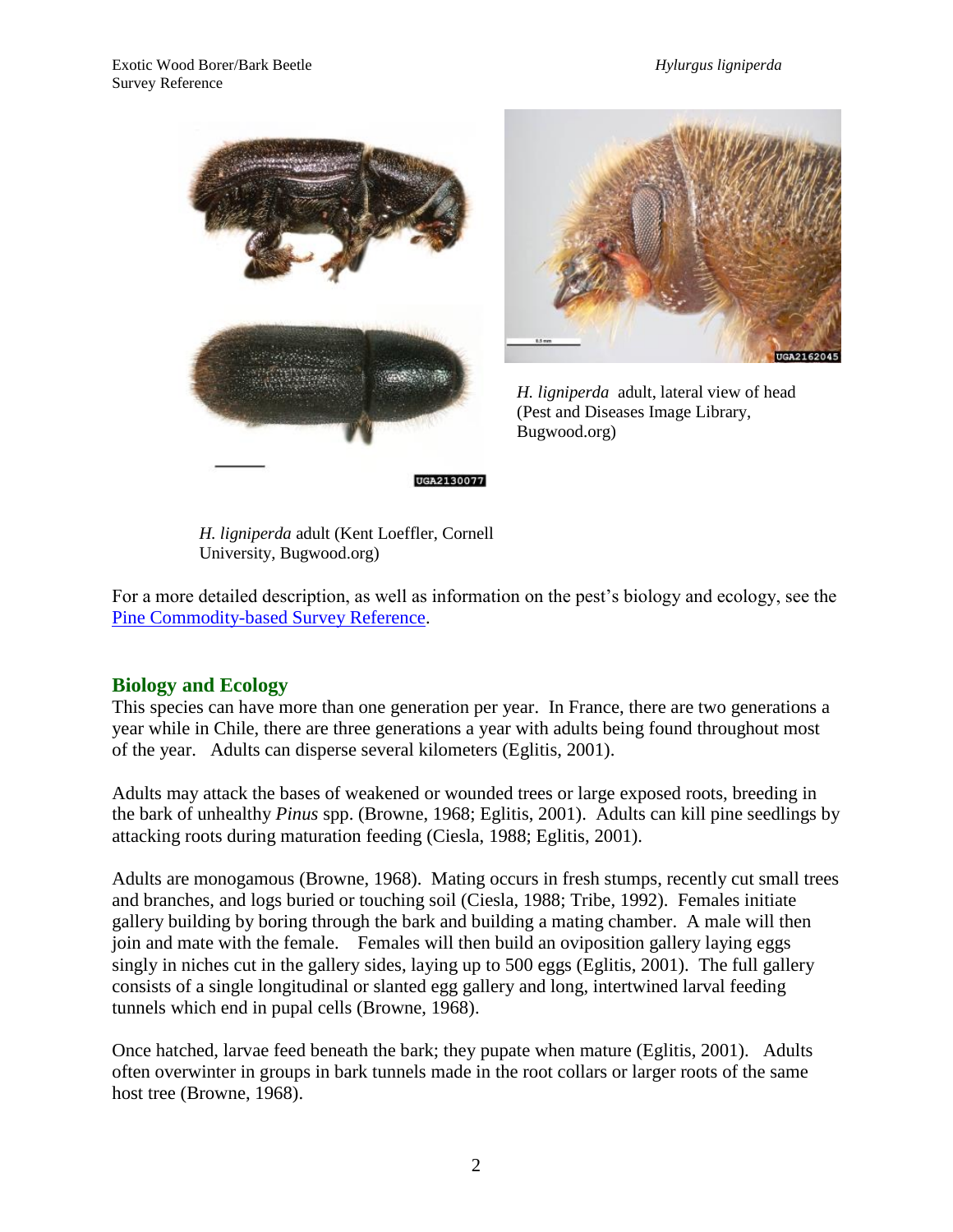### **Countries of Origin**

Eglitis (2001) states that this pest is indigenous to the Azores Islands and the Madeira Islands of Portugal, the Canary Islands of Spain, and Morocco.

### **Current Distribution**

This species is present in: Australia, Austria, Azores, Balearic Islands, Belarus, Belgium, Bosnia and Herzegovina, Brazil, Canary Islands, Chile, China, Corsica, Croatia, Cyprus, Czech Republic, Demark, England, Estonia, Finland, France, Germany, Greece, Hungary, Italy, Japan, Latvia, Lithuania, Macedonia, Madeira Island, Moldova, Morocco, the Netherlands, New Zealand, Norway, Poland, Portugal, Russia, Saint Helena, Sardinia, Sicily, Slovakia, Slovenia, South Africa, Spain, Sri Lanka, Swaziland, Sweden, Switzerland, Turkey, Ukraine, and Uruguay (Eglitis, 2001; Alonzo-Zarazaga, 2004).

### **Distribution in United States**

California: Established population of adults discovered in 2003 (Davis et al., 2008). Positive NAPIS data reported in 2003; a high number of positives in 2005 (K. Handy, personal communication, 2009).

New York: Colony of adults discovered in 2000 (Davis et al., 2008). Positive NAPIS data reported in 1994, 1995, 2000, 2001, and 2004 (K. Handy, personal communication, 2009). No positives were reported in 2008 (K. Handy, personal communication, 2009).

*H. ligniperda* was first detected in the United States in Pennsylvania in 2001 and has also been reported in Ohio (Haack, 2006).

# **Pathway**

According to AQAS records, *H. ligniperda* has been intercepted in the United States. Most interceptions were on general cargo but also occurred on mail and permit cargo. The pest has been found on non-host plant parts (bulb, cutting, fruit, leaf, root), but most interceptions occurred on wood products (AQAS accessed October 10, 2009).

All stages of *H. ligniperda* may be transported in infested conifer logs and cargo crates containing strips of bark (CABI, 2007; Scott, 2003). Plant parts associated with life stages of *H. ligniperda* include: bark, roots, stems, shoots, trunks and branches (CABI, 2007).

# **Pathogens Vectored**

In South Africa, blue stain and other fungi associated with *H. ligniperda* (Tribe, 1991a; 1991b), include *Ceratocystiopsis minuta*, *Leptographium procerum*, *L. truncatum* (=*L. lundbergii*), *Ophiostoma galeiformis*, and *O. ips* (reviewed in Eglitis, 2001; Zhou et al., 2004).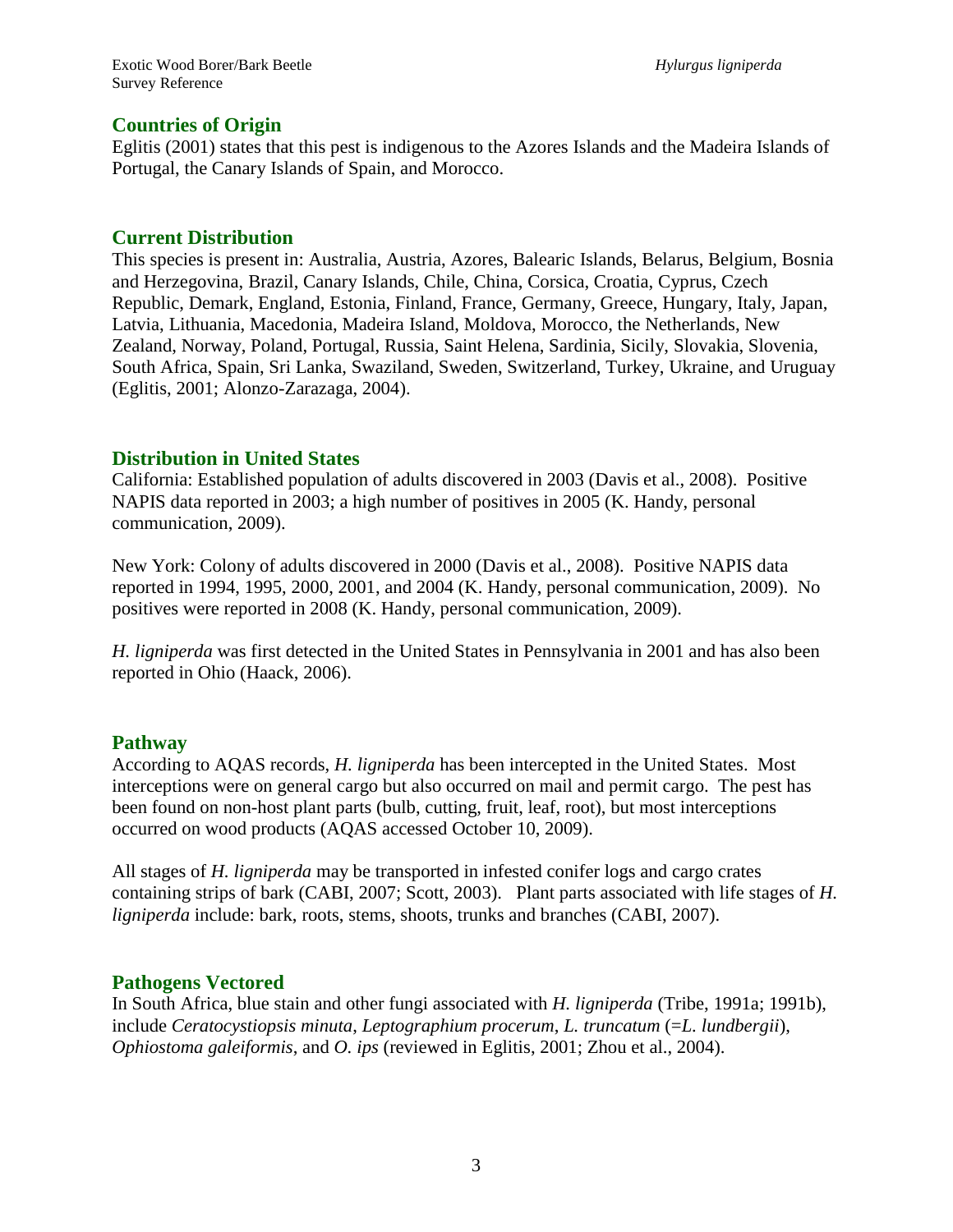Exotic Wood Borer/Bark Beetle *Hylurgus ligniperda* Survey Reference

The spread of *H. ligniperda* to the western United States is a concern because this pest could vector *Leptographium wagneri*, a major root disease of several western pines, and increase the distribution of the less common pathogen, *L. procerum*, to conifer plantations where it has not previously occurred (reviewed in Eglitis, 2001). *L. procerum* is a weakly pathogenic fungus associated with bark beetles and weevils (Viiri, 2004). It can infect a range of conifers and causes root decline in *Pinus strobus* (Viiri, 2004).

#### **Damage**

External evidence of maturation feeding and mining by adult beetles on young shoots includes discoloration of dying or dead shoots, loosened bark, and tree death. Dark-colored boring dust on the bark surface provides evidence of breeding attacks. The gallery system constructed beneath the bark gives internal evidence of attack. Secondary infection of vascular tissue by blue-stain fungi may be observed in the xylem. Adult females construct long, curving galleries in the inner bark and outer sapwood. Egg galleries are perpendicular to larval galleries. *H. ligniperda* may attack stems of *Pinus* spp. with thick bark, usually near the tree base or exposed areas of the root collar (reviewed in Eglitis, 2001). It may be difficult to distinguish the causes of damage in areas with several populations of bark beetles (Lieutier, 2004).



*H. ligniperda* egg gallery in freshly cut pine stump (William M. Ciesla, Forest Health Management International, Bugwood.org)

*H. ligniperda* adults under bark (William M. Ciesla, Forest Health Management International, Bugwood.org)

#### **Survey 1.1 Survey Site Selection**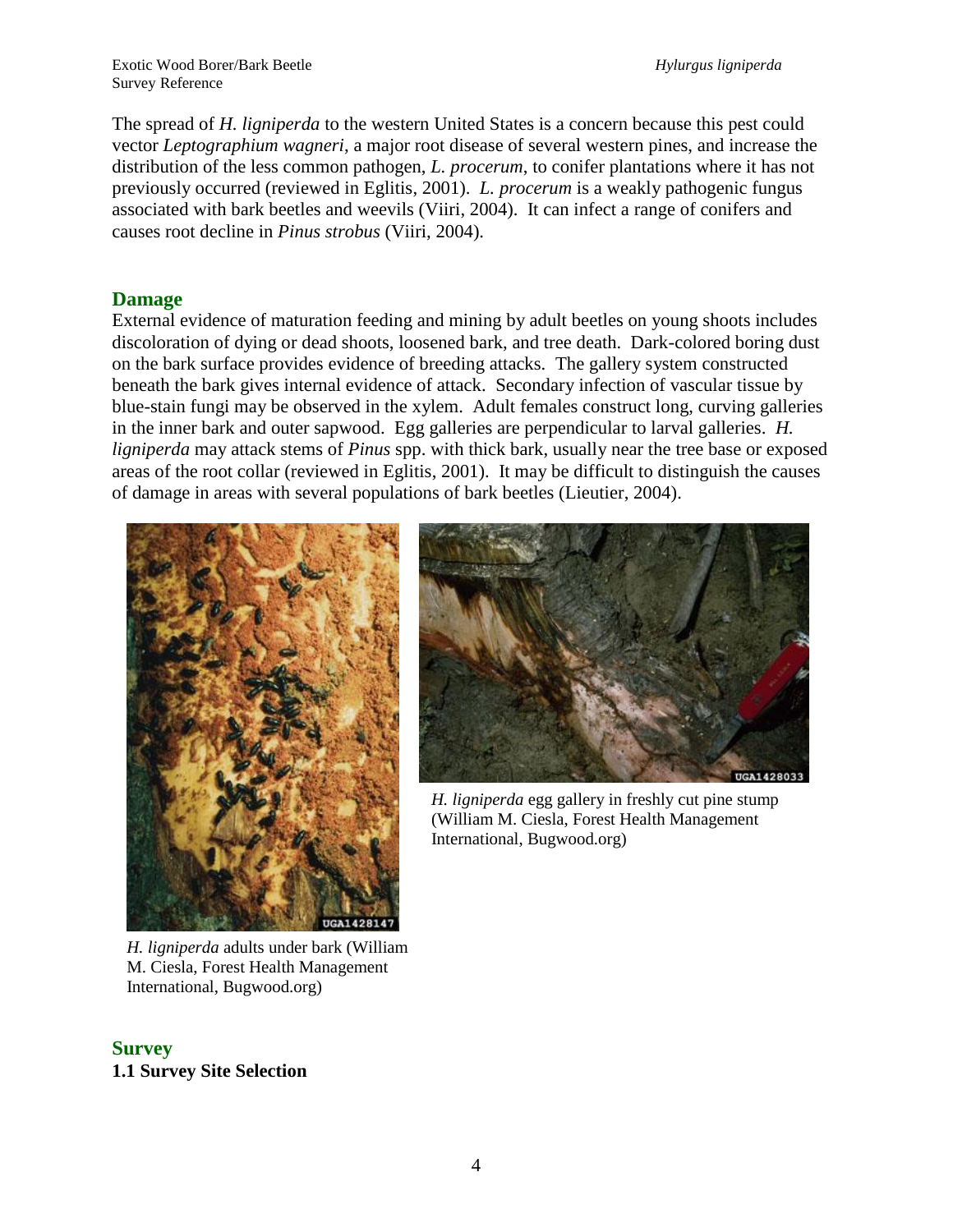Identify known or prospective hosts of *H. ligniperda* and follow the general instructions on **General Site Considerations for Trap Placement** in the manual section **Planning a Survey**.

# **1.2 Trap and Lure**

The CAPS-approved survey method for *H. ligniperda* is ethanol and ultra-high release alphapinene in a multi-funnel trap (Petrice et al., 2004). Ethanol is released by microorganisms in decaying woody tissue and is used by insects to locate stressed trees (Byers, 1992). Alphapinene is a host volatile released by pine trees. It is a generic attractant for many pine-attacking wood-borers and bark beetles.

The release rates of these lure are highly temperature-dependent. However, CAPS has listed a conservative length of effectiveness (8 weeks for both lures) that will be effective for even the warmest climates in the CAPS community.

IPHIS Survey Supply Ordering System Product Names:

- 1) Alpha Pinene UHR Lure
- 2) Ethanol Lure
- 3) Multi-funnel Trap, 12 Funnel, Wet or
- 4) Multi-funnel Trap, 8 Funnel, Wet

There are two alpha pinene products available in the IPHIS Survey Supply Ordering System: 1) Alpha Pinene Lure and 2) Alpha Pinene UHR Lure. The Alpha Pinene Lure is an un-gelled lure in a bottle dispenser that is used by the PPQ Program for *Tomicus piniperda* (pine shoot beetle). This lure should only be used for the program survey.

The Alpha Pinene UHR Lure is a polysleeve, ultra-high release dispenser used for other EWB/BB targets. This lure should be used with the Ethanol Lure for the following four EWB/BB targets: *Hylurgops palliatus, Hylurgus ligniperda, Monochamus alternatus,* and *Tomicus destruens*.

#### **1.3 Trap Placement**

Follow the general instructions on **Trap Placement** and **Trap Setup** for multi-funnel traps in the manual section **Conducting a Survey**.

#### **1.4 Time of year to survey**

In New York, *H. ligniperda* is reported to complete two generations, the first from May to mid-July and the second from mid-July to September (NAPPO, PAS, 2002). In New York, "adult flight activity was heaviest from September to November, corresponding with the second generation's emergence" (NAPPO, PAS, 2002).

# **Identification**

#### **CAPS-Approved Method**

Morphological: Examine specimens under a good quality, high powered (preferably with up to 90X) dissecting microscope, with the help of a reference collection. Use the screening aid(s) for the relevant geographical area.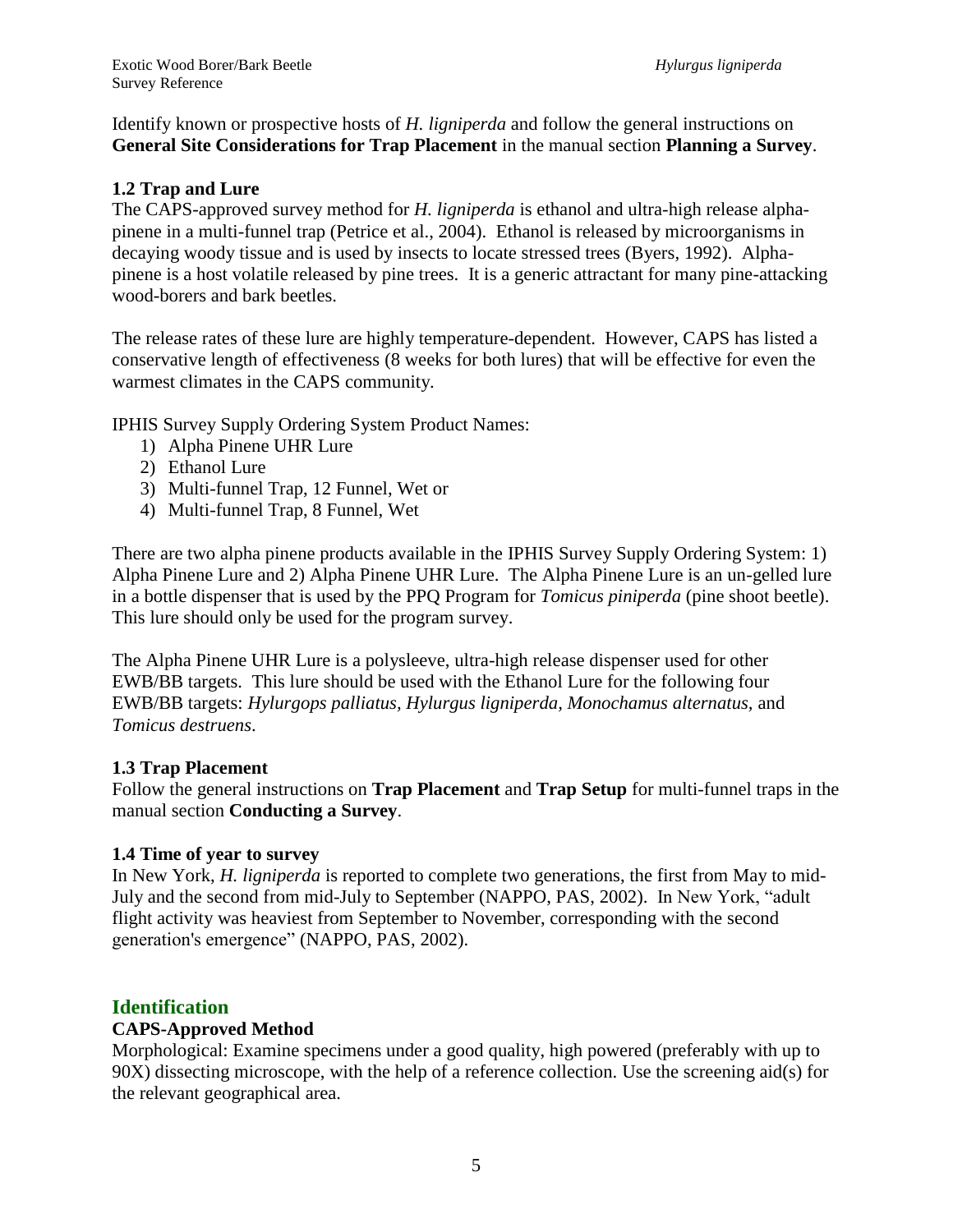### **Mistaken Identities**

With the naked eye, *H. ligniperda* could be confused with other families of small beetles. Upon magnification, *H. ligniperda* could be confused with other scolytids, *Dendroctonus* species, or *Tomicus* species.

*Hylastes porculus* is a similar-looking species present in the United States.

# **Resources and High Resolution Images**

**Images**

<http://www.forestryimages.org/browse/subthumb.cfm?sub=885&Start=1&display=60&sort=2>

# **Screening Aids**

Baker, J.R., J. LaBonte, T.H. Atkinson, and S. Bambara. 2009. An Identification Tool for Bark Beetles of the Southeastern United States.

[http://keys.lucidcentral.org/keys/v3/bark\\_beetles\\_v2/Key/whole\\_site\\_media/About%20this%20T](http://keys.lucidcentral.org/keys/v3/bark_beetles_v2/Key/whole_site_media/About%20this%20Tool.htm) [ool.htm](http://keys.lucidcentral.org/keys/v3/bark_beetles_v2/Key/whole_site_media/About%20this%20Tool.htm)

Brown, B. 2009. Screening Aid to Separate Scolytinae Bark Beetles from other Similar Appearing Bark Beetles. [http://caps.ceris.purdue.edu/screening/scolytinae\\_versus\\_similar\\_bark\\_beetles.](http://caps.ceris.purdue.edu/screening/scolytinae_versus_similar_bark_beetles)

Cavey, J., S. Passoa, and D. Kucera. 1994. Screening Aids for Exotic Bark Beetles in the Northeastern United States. NA-TP-11-94. Northeastern Area: U.S. Department of Agriculture, Forest Service. (Key should be used for surveys in the Northeastern U.S. only.) [http://caps.ceris.purdue.edu/screening/exotic\\_bark\\_beetles\\_of\\_northeast](http://caps.ceris.purdue.edu/screening/exotic_bark_beetles_of_northeast).

LaBonte, J. R., S.A. Valley, E.R. Hoebeke, and R.J. Rabaglia. No date. Screening Aid for Eastern Scolytinae. (Key should be used for surveys in the Eastern U.S. only.) [http://caps.ceris.purdue.edu/screening/scolytinae\\_eastern.](http://caps.ceris.purdue.edu/screening/scolytinae_eastern)

LaBonte, J.R., S.A. Valley, and J.J. Vlach. No date. Screening Aid for Western Scolytinae. (Key should be used for surveys in the Western U.S. only.) [http://caps.ceris.purdue.edu/screening/scolytinae\\_western.](http://caps.ceris.purdue.edu/screening/scolytinae_western)

# **References**

- **Alonzo-Zarazaga, M. A. 2004.** Fauna Europaea: *Hylurgus ligniperda*. Fauna Europaea version 2.4, [http://www.faunaeur.org](http://www.faunaeur.org/)
- **AQAS. 2009.** Interception data for *Hylurgus ligniperda*. Accessed October 10, 2009 from: <https://mokcs14.aphis.usda.gov/aqas/HomePageInit.do>
- **Browne, F. G. 1968.** Pests and Diseases of Forest Plantation Trees: An annotated list of the principal species occurring in the British Commonwealth. Clarendon Press, Oxford.